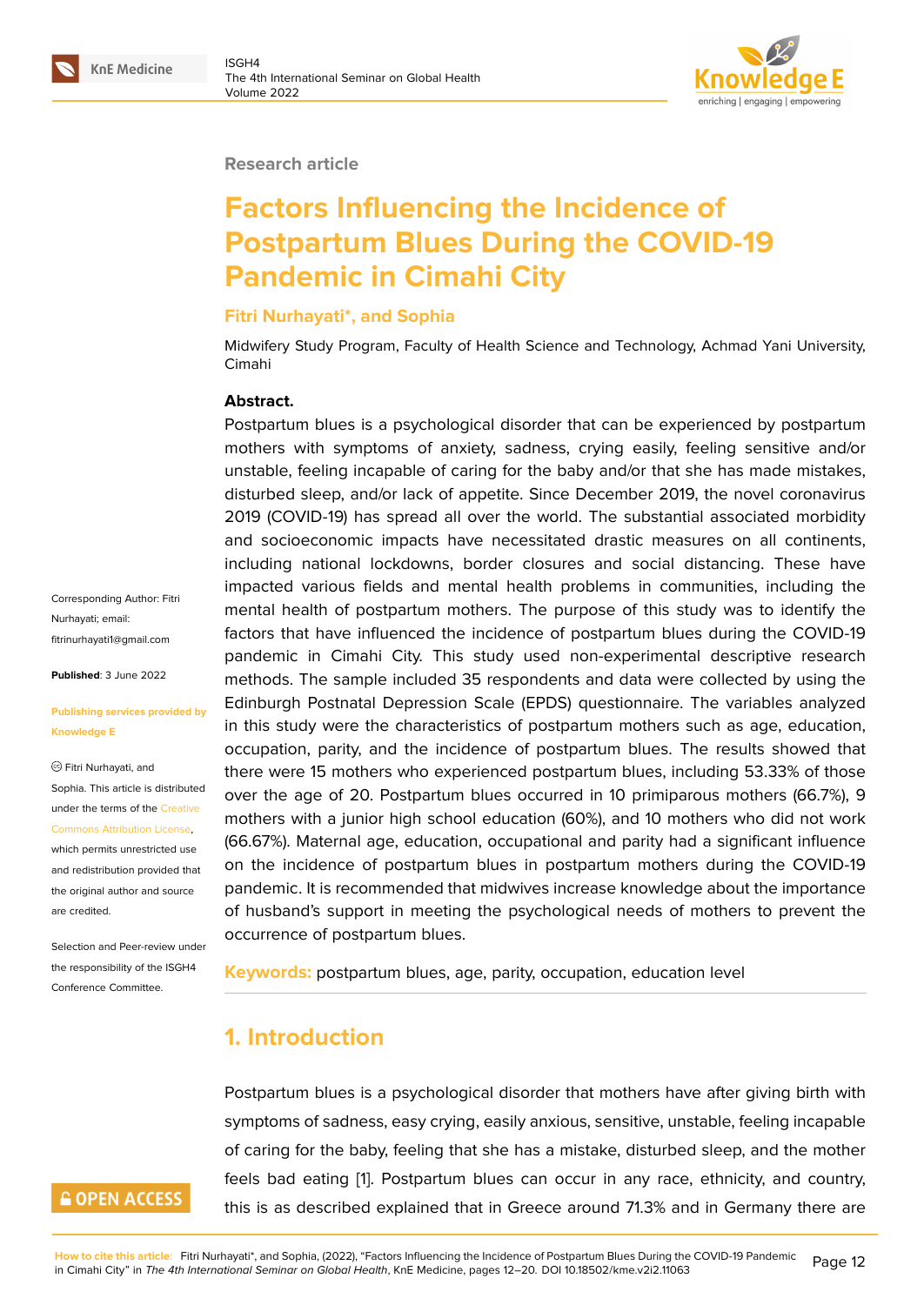55.2% of mothers who experiencing the postpartum blues. The results of research conducted at the Boseni Hospital Mojokerto identified that 37 respondents there were 59.5% who experienced postpartum blues, another study was conducte at the hospital Dustira Cimahi found 52.1% of mothers experienced postpartum blues [2, 3]. In Jember Regency in Sukowono Subdistrict, a research was conducted in her research, there were 34 respondents, most of which 64.7% of the respondents experienced postpartum blues[4].

Hormonal factors that influence the postpartum blues are the hormone estrogen, which has an influence on basic emotional processes, arousal, cognition, and motivation so th[at](#page-7-1) it can contribute to the occurrence of postpartum blues [5]. The hormone estrogen will increase thyroxine binding globulin and thyroxine levels will increase. Thyroid dysfunction is associated with pregnancy and may contribute to the postpartum blues in some mothers. In addition to thyroid hormone, there are lac[tog](#page-7-2)enic hormones oxytocin and prolactin which can affect the behavior and mood of the mother. Estrogen and progesterone modulate oxytocin mRNA expression in brain regions for maternal behavior and lactation. Process Lower oxytocin levels during the third trimester contribute to depression during pregnancy and have an impact on the postpartum period. Cortisol hormone levels that increase during pregnancy that trigger anxiety can also affect the increase in postpartum blues symptoms [5].

Postpartum mothers will feel insecure regarding the occurrence of catastrophic events or natural disasters that can trigger the postpartum blues. The occurrence of natural disasters will also affect the functioning o[f t](#page-7-2)he family in providing support to postpartum mothers. Disturbed family functions will also affect the family support given to postpartum mothers so that mothers will be vulnerable to experiencing postpartum blues. One example of a natural disaster that can affect the mental health of postpartum mothers and disrupt family functions is the 2019 novel coronavirus (COVID-19) pandemic [6].

Since December 2019, the novel coronavirus 2019 (COVID 19) has spread all over the world [7]. Another impact is the psychology of pregnant women during the COVID-[19](#page-7-3) pandemic, this is explained in the journal, namely 57% of respondents experience anxiety and 68% experience anxiety related to pregnancy from 1987 respondents in Canada [8[\].](#page-7-4) Another study conducted by Cameron et al (2020) on Maternal Psychological Distress During Covid-19 conducted research on 3 subjects, namely mothers with children 0 to 18 months, 18 months to 4 years and 5 to 8 years. According that mothers with chil[dr](#page-7-5)en 0 to 18 months 34.55% of 220 respondents, namely 76 respondents experienced anxiety.6 Based on the phenomenon described above, the researcher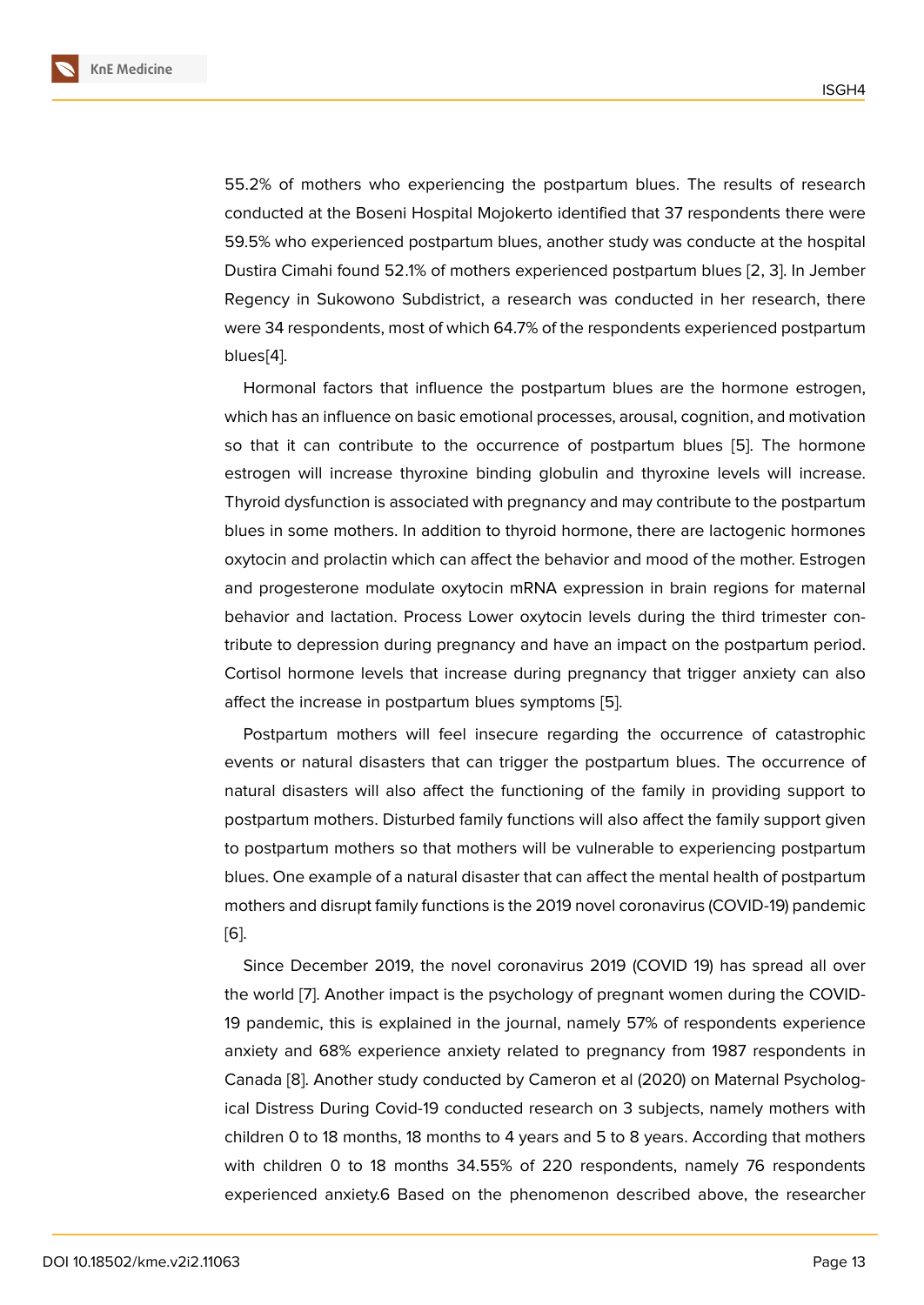

wants to conduct a study entitled "Factors that affect the incidence of Postpartum Blues during the COVID-19 Pandemic in Cimahi City.

# **2. Methods**

The research design used an analytical observational design with a cross sectional approach. with a sampling technique using the Slovin formula totaling 35 respondents and data collected using the Edinburgh Postnatal Depression Scale (EPDS) questionnaire. The tool used to measure postpartum blues is the Edinburgh Postnatal Depression Scale (EPDS). The EPDS is a tool used to review individual reports that are specifically designed to identify mothers with postpartum depression or postpartum blues. This scale has been validated and used in studies in a number of cultures and has been studied as a valid screening tool for postpartum depression and postpartum blues. The variables analyzed in this study were the characteristics of postpartum mothers such as age, education, occupation, parity, and the incidence of postpartum blues. The research procedure is by asking respondents to fill out the EPDS questionnaire about feelings experienced for 7 days. Data processing by using computer program SPSS for windows version 16.0. Bivariate analysis using Chi – Square test.

## **3. Results**

| Age             |            | <b>Post Partum Blues</b> |           |     | <b>Total</b> | P value |      |
|-----------------|------------|--------------------------|-----------|-----|--------------|---------|------|
|                 | <b>Yes</b> |                          | <b>No</b> |     |              |         |      |
|                 | n          | %                        | n         | %   | n            | %       |      |
| $\leq$ 20 years | 7          | 46,7                     | 5         | 25  | 12           | 34,3    | 0,00 |
| $>$ 20 years    | 8          | 53,3                     | 15        | 75  | 23           | 65,7    |      |
| Total           | 15         | 100                      | 20        | 100 | 35           | 100     |      |

Table 1: Relationship of Mother's Age with Postpartum Blues Incidence in 2021.

From the table above, it can be explained that most of the postpartum blues occur in the age range of 20 years by 53.33%.

From the table above, it can be explained that most of the postpartum blues occur at a low education level of 60%.

From the table above, it can be explained that postpartum blues mostly occur in mothers who do not work by 66.7%.

From the table above, it can be explained that postpartum blues mostly occur in primiparous parity of 66.7%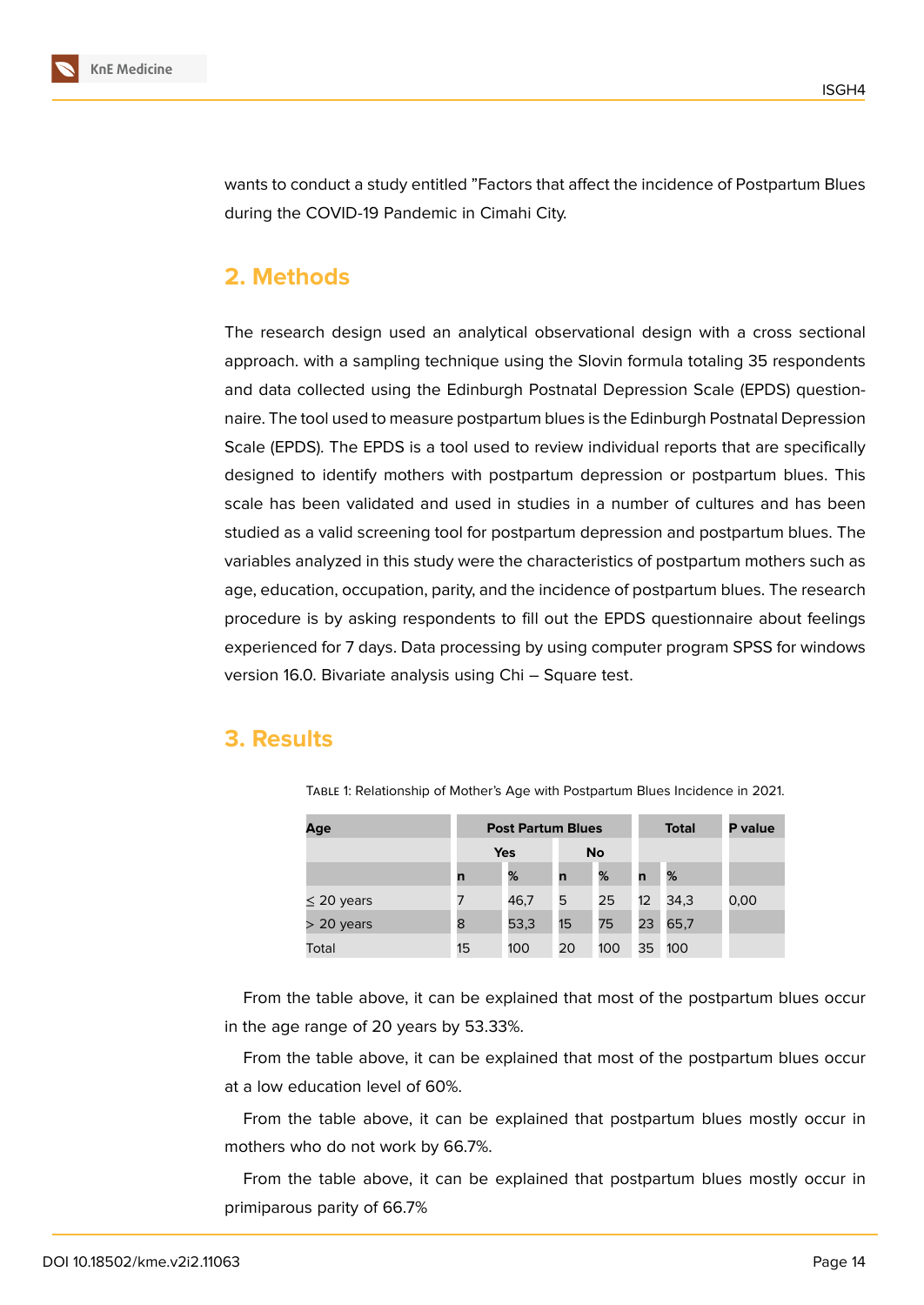| <b>Level Education</b> | <b>Post Partum Blues</b> |     |           |     |    | <b>Total</b> | P value |
|------------------------|--------------------------|-----|-----------|-----|----|--------------|---------|
|                        | <b>Yes</b>               |     | <b>No</b> |     |    |              |         |
|                        | n                        | %   | n         | %   | n  | %            |         |
| Low                    | 9                        | 60  | 9         | 45  | 18 | 51,4         | 0,02    |
| High                   | 6                        | 40  | 11        | 55  | 17 | 48,6         |         |
| Total                  | 15                       | 100 | 20        | 100 | 35 | 100          |         |

Table 2: Relationship of Mother's Education with Postpartum Blues Incidence in 2021.

Table 3: Relationship between Mother's Work and Postpartum Blues Incidence in 2021.

| Working     |     | <b>Post Partum Blues</b> |           |     | <b>Total</b> | <b>P</b> value |      |
|-------------|-----|--------------------------|-----------|-----|--------------|----------------|------|
|             | Yes |                          | <b>No</b> |     |              |                |      |
|             | n   | %                        | n         | %   | n            | %              |      |
| Working     | 5   | 33,3                     | 7         | 35  | 12           | 34,3           | 0,00 |
| Not Working | 10  | 66,7                     | 13        | 65  | 23           | 65,7           |      |
| Total       | 15  | 100                      | 20        | 100 | 35           | 100            |      |

Table 4: Maternal Parity Relationship with Postpartum Blues Incidence in 2021.

| <b>Parity</b> | <b>Post Partum Blues</b> |      |           |     |    | <b>Total</b> | P value |
|---------------|--------------------------|------|-----------|-----|----|--------------|---------|
|               | <b>Yes</b>               |      | <b>No</b> |     |    |              |         |
|               | n                        | %    | n         | %   | n  | %            |         |
| Primipara     | 10                       | 66,7 | 9         | 45  | 19 | 54,3         | 0,01    |
| Multipara     | 5                        | 33,3 | 11        | 55  | 16 | 45,7         |         |
| Total         | 15                       | 100  | 20        | 100 | 35 | 100          |         |

Table 5: Factors that influence the incidence of postpartum blues.

| <b>Variable</b>     | <b>X2</b> | P     | <b>OR</b> | CI 95%      |
|---------------------|-----------|-------|-----------|-------------|
|                     |           |       |           |             |
| Age $\leq$ 20 years |           |       |           |             |
| $>$ 20 years        | 1.158     | 0.00  | 2.41      | 0.783-2.219 |
|                     |           |       |           |             |
| Level Education     |           |       |           |             |
| Low                 |           |       |           |             |
| High                | 0.013     | 0.002 | 1.04      | 0.483-2.263 |
| Working             |           |       |           |             |
| Working             |           |       |           |             |
| Not Working         | 0.903     | 0.00  | 1.26      | 0.775-2.055 |
|                     |           |       |           |             |
| Parity              |           |       |           |             |
| Primipara           |           |       |           |             |
| Multipara           | 14.578    | 0.00  | 1.31      | 1.564-3.818 |
|                     |           |       |           |             |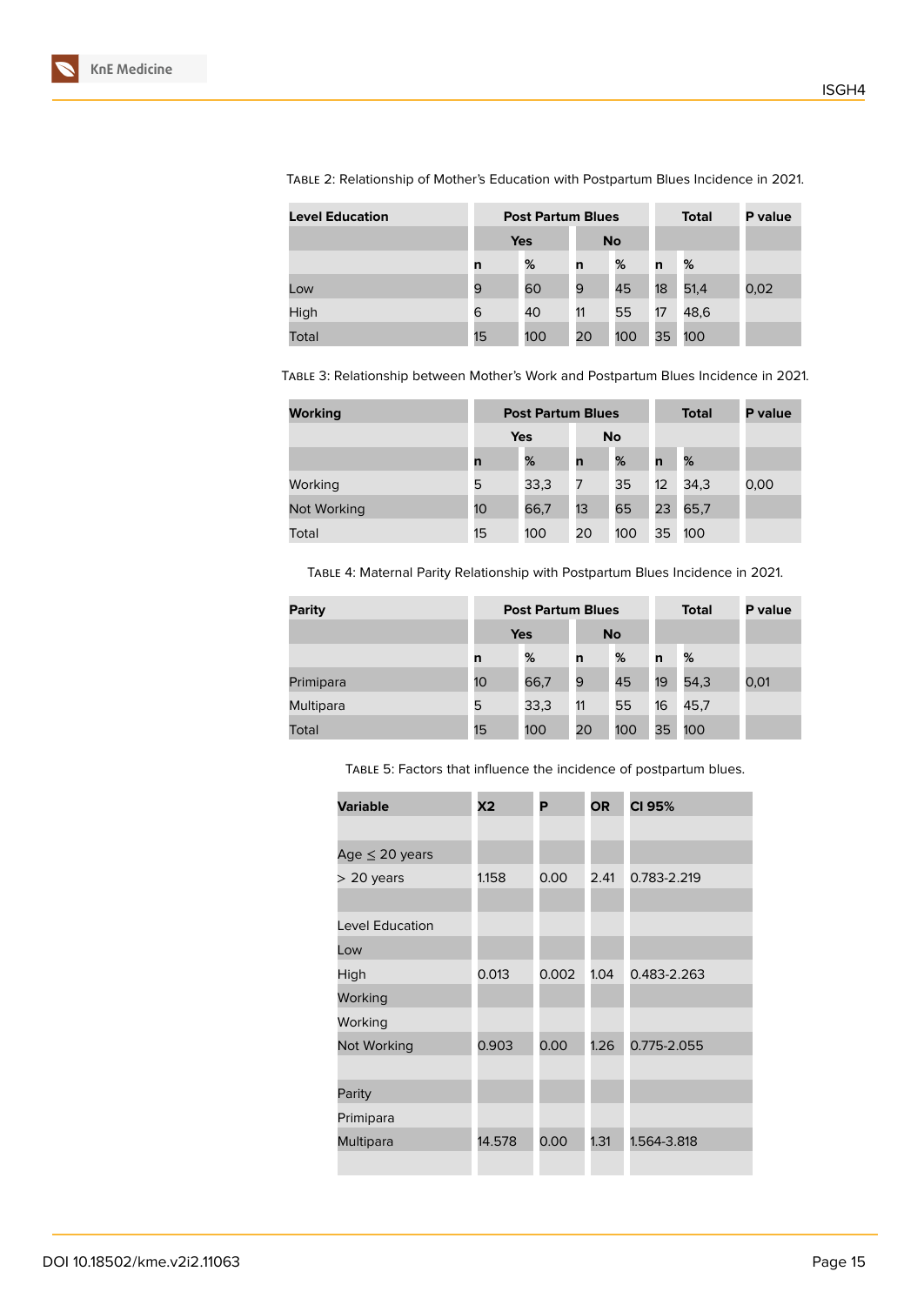The results of the analysis in table 5 show that there are 4 significant variables, including maternal age, education, occupation and parity. The results of the analysis of the variable postpartum mother's age 20 years obtained a p value of 0.00 (p<0.05), with OR=2.41 which means that postpartum mother's age 20 years has a 2.41 times chance of experiencing postpartum blues compared to with postpartum mothers aged 20-35 years. The results of the analysis of the primiparous parity variable obtained a p value of 0.00 (p <0.05), with OR = 1.31 which means that parity of primiparous postpartum mothers has a 1.31 times chance of experiencing postpartum blues compared to multiparous postpartum mothers. The results of the analysis of the education variable obtained a p value of 0.02 (p  $<$  0.05), with OR = 1.04 which means that parity postpartum mothers who have low education have a 1.04 times chance of experiencing postpartum blues compared to postpartum mothers. with higher education. The results of the analysis of the work variable obtained a p value of 0.00 (p  $\lt$ 0.05), with OR = 1.26 which means that the parity of postpartum mothers who do not work has a 1.26 times chance of experiencing postpartum blues compared to postpartum mothers with work.

### **4. Discussion**

**4.1. Analysis of the relationship between age and the incidence of postpartum blues**

The results showed that most of them occurred in the age range of 20 years by 53.33% with a p-value = 0.00 (<0.05), which means that there is a relationship between age and the incidence of postpartum blues. Age factor also affects the occurrence of psychological problems in postpartum mothers. In general, those under 20 years old have limited knowledge about pregnancy or lack of information in accessing existing health services. In addition, at that age, it is also not enough to reach physical, mental maturity, new roles and activities as a mother in caring for her child. The results of this study are in accordance with research conducted by Irawati which states that the incidence of postpartum blues is more experienced by women aged less than 20 years or more than 35 years (81.8%) [9]. it was found that the majority of the mother's age at the time of delivery was in the middle adult age stage as many as 29 respondents and there was a significant relationship between age at delivery and the incidence of baby blues syndrome [10].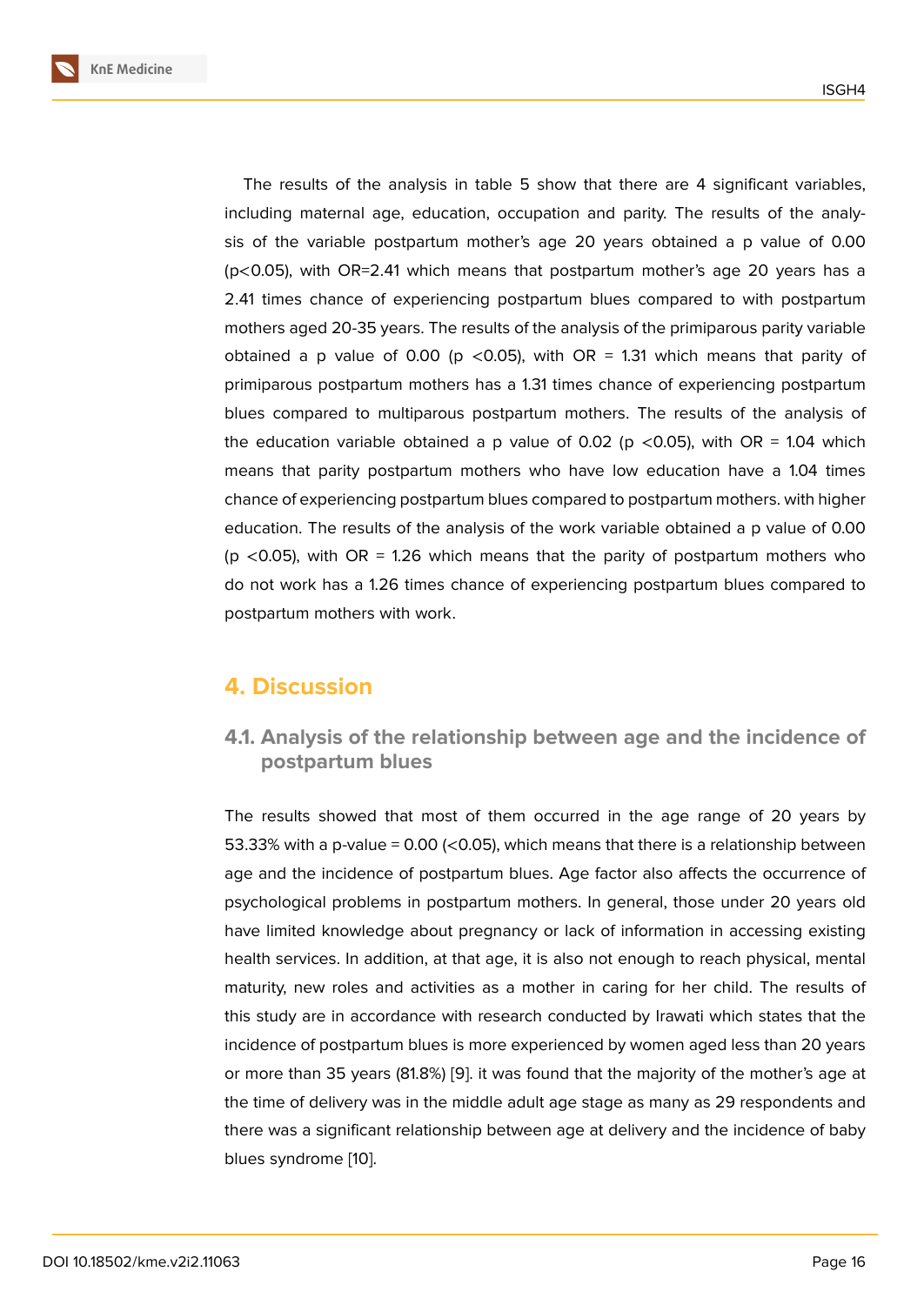#### **4.2. Analysis of the relationship between maternal education and the incidence of postpartum blues**

The results showed that postpartum blues mostly occurred in mothers who did not work by 66.7% with a p-value =  $0.0$  (<0.05), which means that there is a relationship between education and the incidence of postpartum blues. The level of education is very influential on emotional intelligence, mothers who have a high level of education will have a more rational way of thinking, and the easier it is to receive information. Mothers who do not get adequate information about pregnancy and childbirth will generally find it difficult to adjust to their new roles and activities, thereby allowing psychological disorders such as postpartum blues. The results of this study are in accordance with research conducted by Irawati [9]. which states that the most education experienced postpartum blues is elementary-junior high school, namely 12 respondents (54.5%) of 15 respondents.

#### **4.3. Analysis of the employment relationship with the incidence of post partum blues**

The results showed that postpartum blues mostly occurred in mothers who did not work by 66.7% with a p-value =  $0.00$  ( $< 0.05$ ), which means that there is a work relationship with the incidence of postpartum blues. Mothers who have higher education will face role conflicts and social pressures between the demands of being a working mother and being a housewife. The results of the study are not in accordance with the theory expressed because mothers who do not work are more focused on what is happening to themselves and their babies, so that if there is a problem, a mother blames herself more so that she is more susceptible to postpartum blues. And by not working, there is a lack of information and insight from friends who can later be used as experience in raising their children. Based on research conducted by Saraswati[11] it is stated that mothers who only work at home taking care of their children can experience a crisis situation and achieve emotional disturbances/blues because of the fatigue and tiredness they feel. For housewives who take care of all household matters [th](#page-8-0)emselves, they may have pressure on their responsibilities either as a wife or as a mother.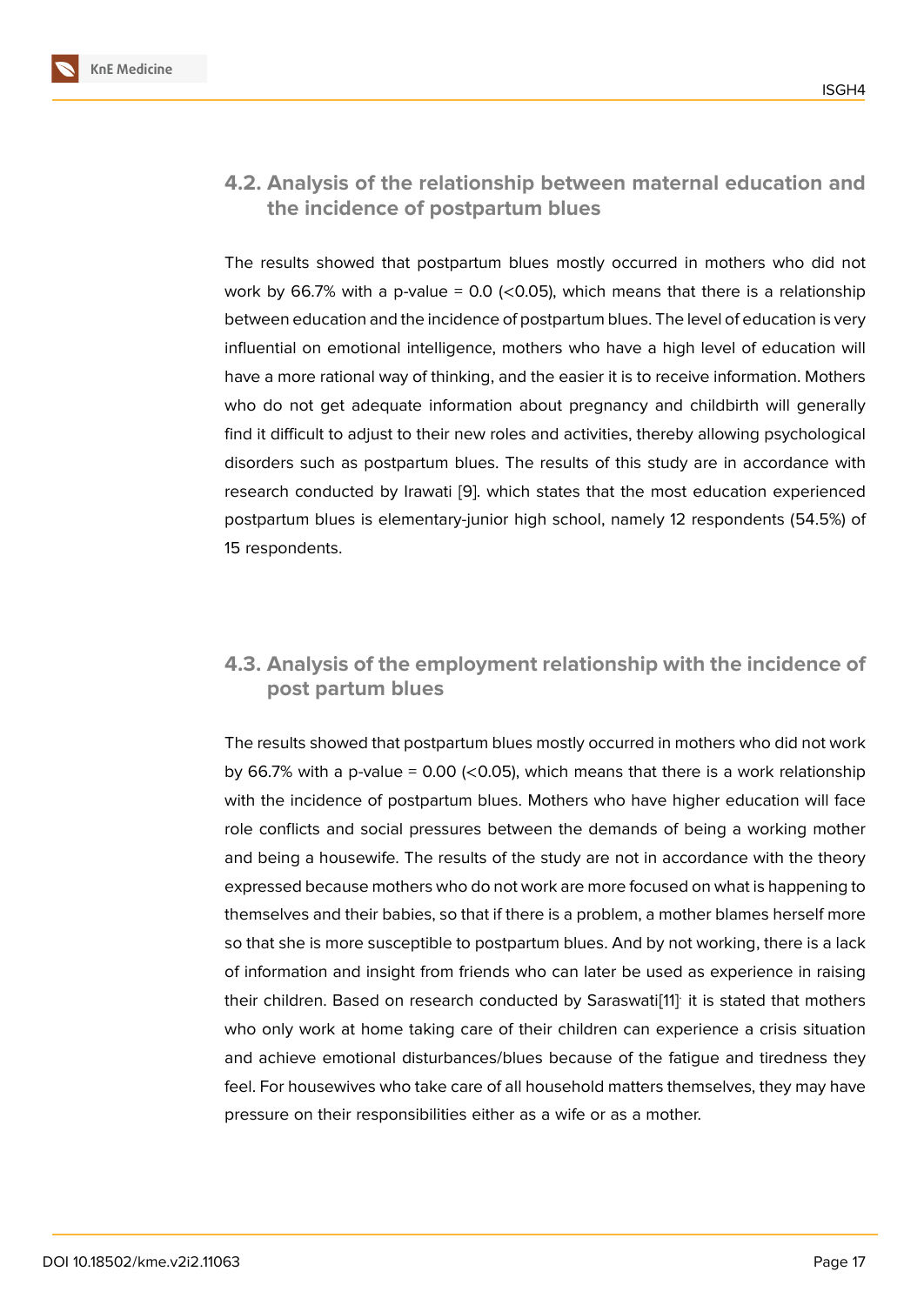#### **4.4. Analysis of the relationship between Parity and the incidence of postpartum blues.**

The results showed that most of the postpartum blues occurred in primiparous parity of 66.7% with a p-value =  $0.00$  (<0.01) which means that there is a parity relationship with the incidence of postpartum blues. A new primiparous woman enters her role as a mother. The results of this study are also in accordance with the research of Adila [12], which states that the birth of the first child shows stress and is associated with a stronger incidence of postpartum blues than the birth of the second or third child [13]. Primiparous women do not have experience in caring for children so that they are [afra](#page-8-1)id and worried about making mistakes in caring for babies. Likewise, in carrying out their duties as a mother, primiparous women feel confused, more burdened and feel [the](#page-8-2)ir freedom is reduced by the presence of a child, the incidence of postpartum blues is often experienced by mothers who have given birth for the first time because this is related to the mother's ability or experience in dealing with problems that occur in caring for babies [14].Inexperienced mothers will have an impact on the care given to their babies. Mother's knowledge also has a big influence on the care given to her child

### **5. Conclusion**

From the results of the analysis and discussion, the following conclusions can be drawn: 1) The proportion of postpartum mothers who experience postpartum blues is 42.8%, 2) The most influential factor on the incidence of postpartum blues in postpartum mothers is the risk factor for maternal age, 4) Factors the risk of maternal age, educational factors, occupational factors and parity factors have a significant influence on the incidence of postpartum blues in postpartum mothers during the Covid-19 pandemic.

From the results of the research and the conclusions that have been made, the authors provide some suggestions that may be useful for all parties who play a role in this research. The suggestions are: 1) Primary level health care facilities, both Midwife Independent Practice and Community Health Centers, provide special services to primigravida mothers at risk, especially for young mothers, given that those aged less than 20 years are vulnerable to the incidence of postpartum blues. 2) Health workers should carry out early detection of postpartum blues symptoms, so as to prevent it from developing into postpartum depression, 3) Families are expected to always provide support to postpartum mothers both physically, psychologically and materially, especially husband's support in dealing with postpartum depression. the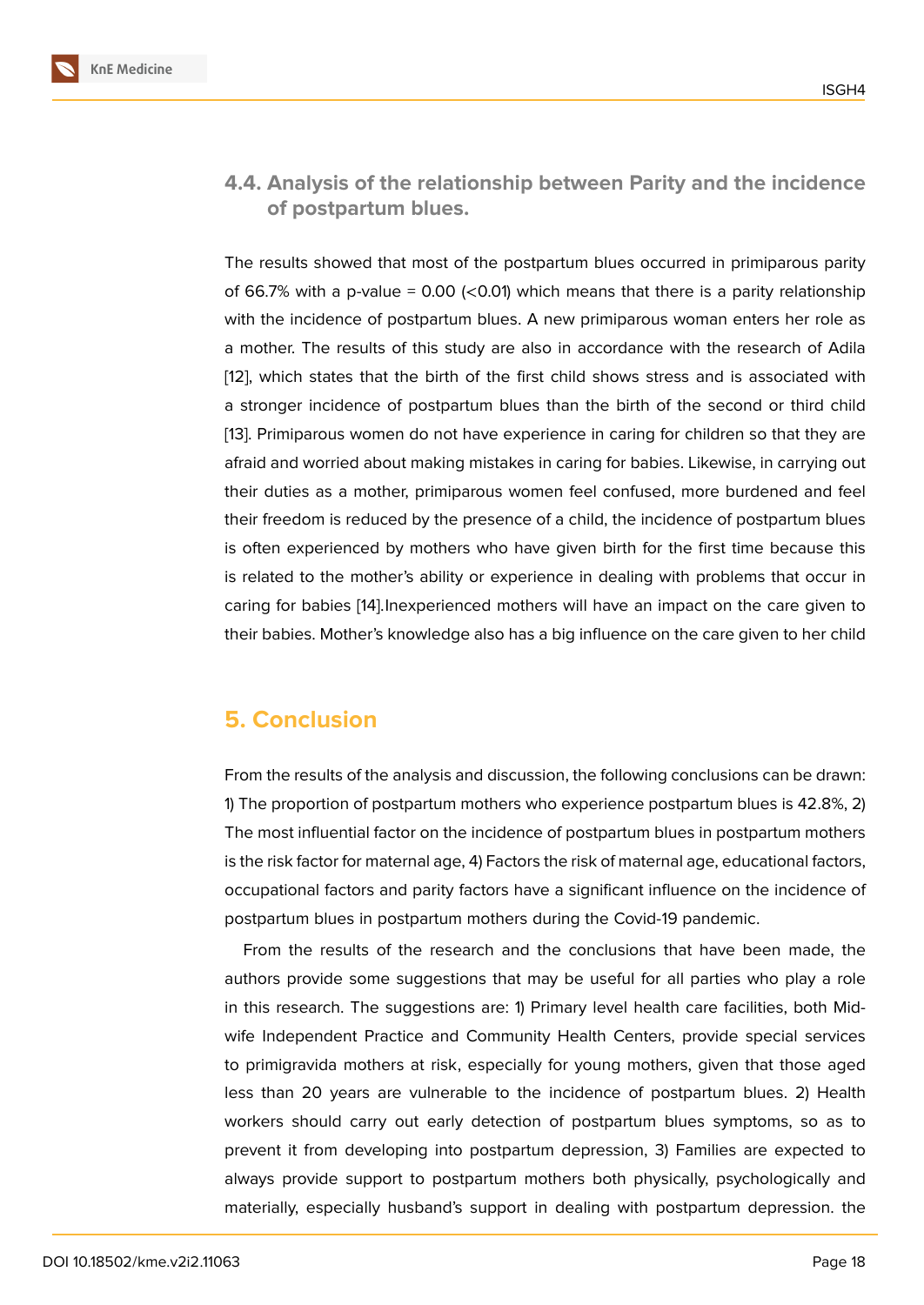

role of the mother as a wife and as a mother, 4) For further research with the same problem, it is hoped that it will further deepen the scope of the research so that it can be more useful in the development of science, especially in the field of midwifery.

## **Acknowledgment**

Thank you to the Faculty of Science and Health Technology University Jenderal Achmad Yani Cimahi who facilitated the implementation of this research

#### **References**

- <span id="page-7-0"></span>[1] Laela S, Keliat BA, Mustikasari M. Penurunan postpartum blues dan ansietas melalui terapi thought stopping dan terapi suportif pada ibu post partum dengan bayi prematur. Care Jurnal Ilmiah Ilmu Kesehatan. 2018;6:26–35.
- [2] Mursidin WOM, Ernawati D. Gambaran kejadian postpartum blues pada ibu postpartum di RS Pku Muhammadiyah Yogyakarta. Universitas 'Aisyiyah Yogyakarta; 2017.
- [3] Kirana Y. Hubungan tingkat kecemasan postpartum dengan kejadian postpartum blues di rumah sakit dustira Cimahi. Journal Keperawatan BSI. 2015:3(1):25-37. https://doi.org/10.31311/.v3i1.150
- <span id="page-7-1"></span>[4] Liana P, Patricia V, Leawi C, Lenawi C. Prevalensi kejadian penyakit menular seksual (HIV, Hepatitis B, Hepatitis C, dan sifilis) pada wanita penjaja seks di Palembang. Sriwijaya Journal Medicine. 2018;1:101–107.
- <span id="page-7-2"></span>[5] Schiller CE, Meltzer-Brody S, Rubinow DR. The role of reproductive hormones in postpartum depression. CNS Spectrums. 2015;20:48–59.
- <span id="page-7-3"></span>[6] Cameron EE, Joyce KM, Delaquis CP, Reynolds K, Protudjer JLP, Roos LE. Maternal psychological distress & mental health service use during the COVID-19 pandemic. Journal Affect Disorder. 2020;276:765–774.
- <span id="page-7-4"></span>[7] Yuliana Y. Corona virus diseases (Covid-19): Sebuah tinjauan literatur. Wellness Healthy Magazine. 2020;2:187–192.
- <span id="page-7-5"></span>[8] Suzuki S. Psychological status of postpartum women under the COVID-19 pandemic in Japan. Journal Maternal-Fetal Neonatal Medicine Office Journal European Association Perinatal Medicine Federation Asian Ocean Perinatal Society Intensive Society Perinatal Obstettricians. 2020:35(9):1798-1800.
- [9] Yuliani DIF, Yuliani F. Pengaruh faktor psikososial dan cara persalinan terhadap terjadinya post partum blues pada ibu nifas (Studi di ruang nifas RSUD R.A